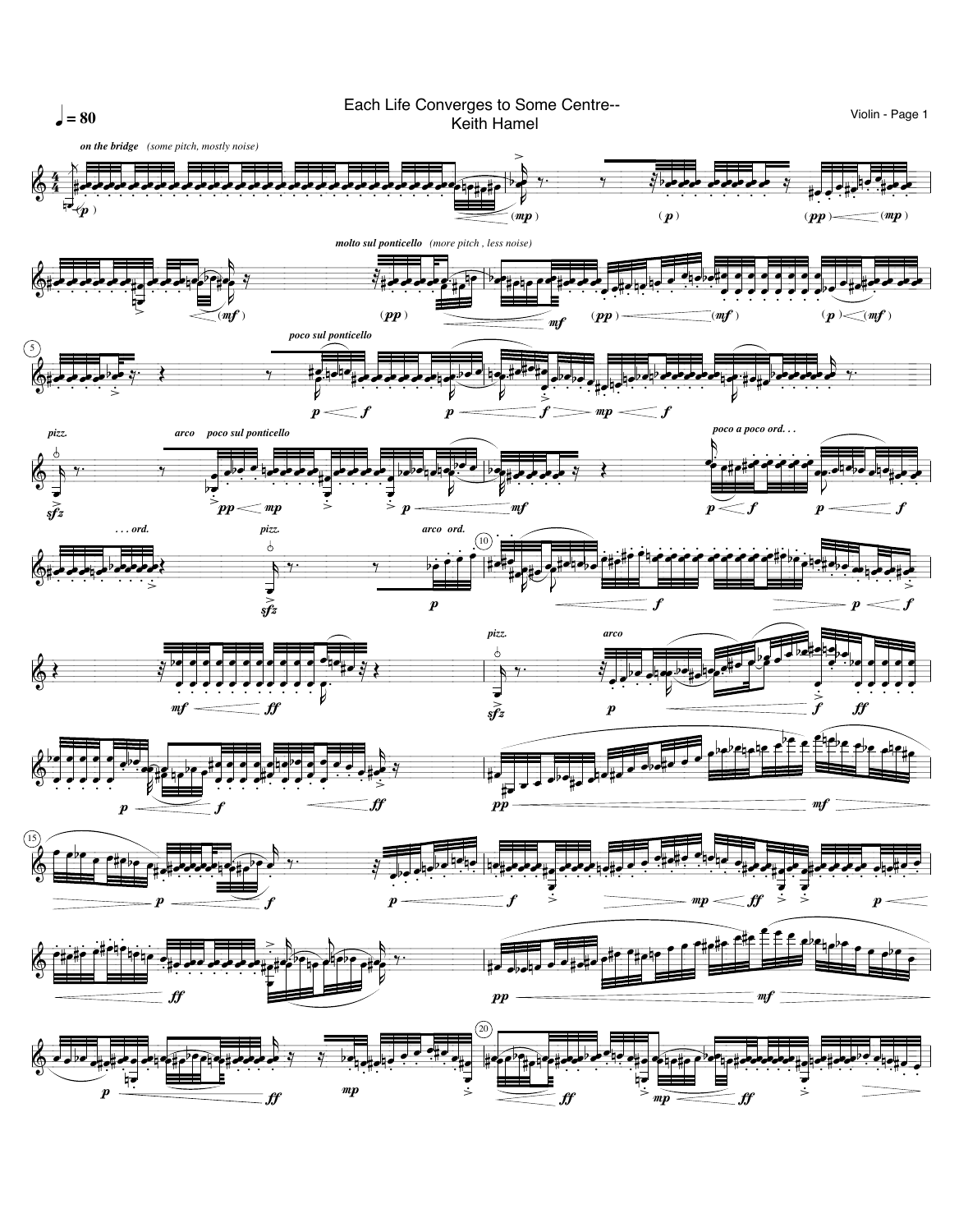Each Life Converges... Hamel

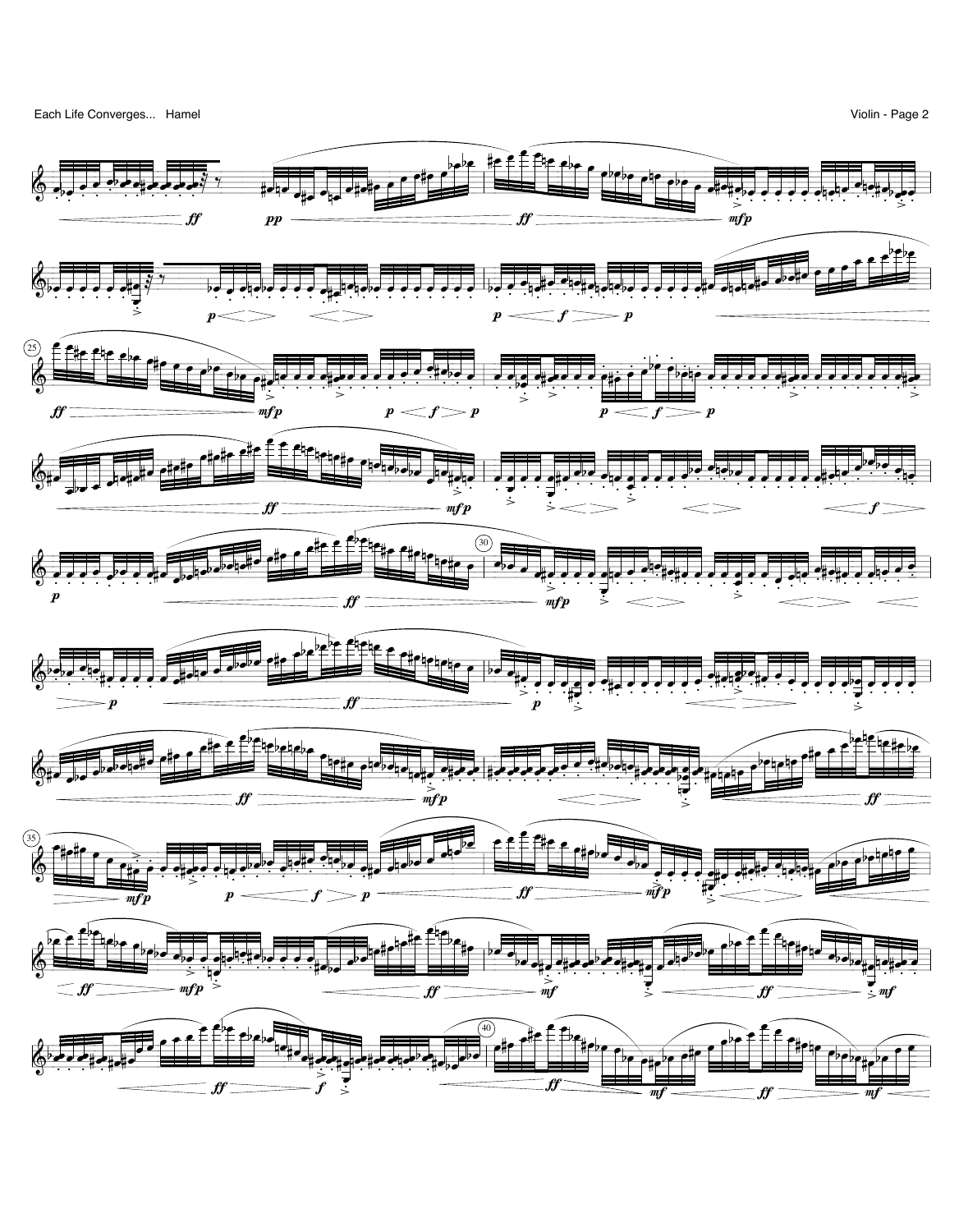Each Life Converges... Hamel

Violin - Page 3

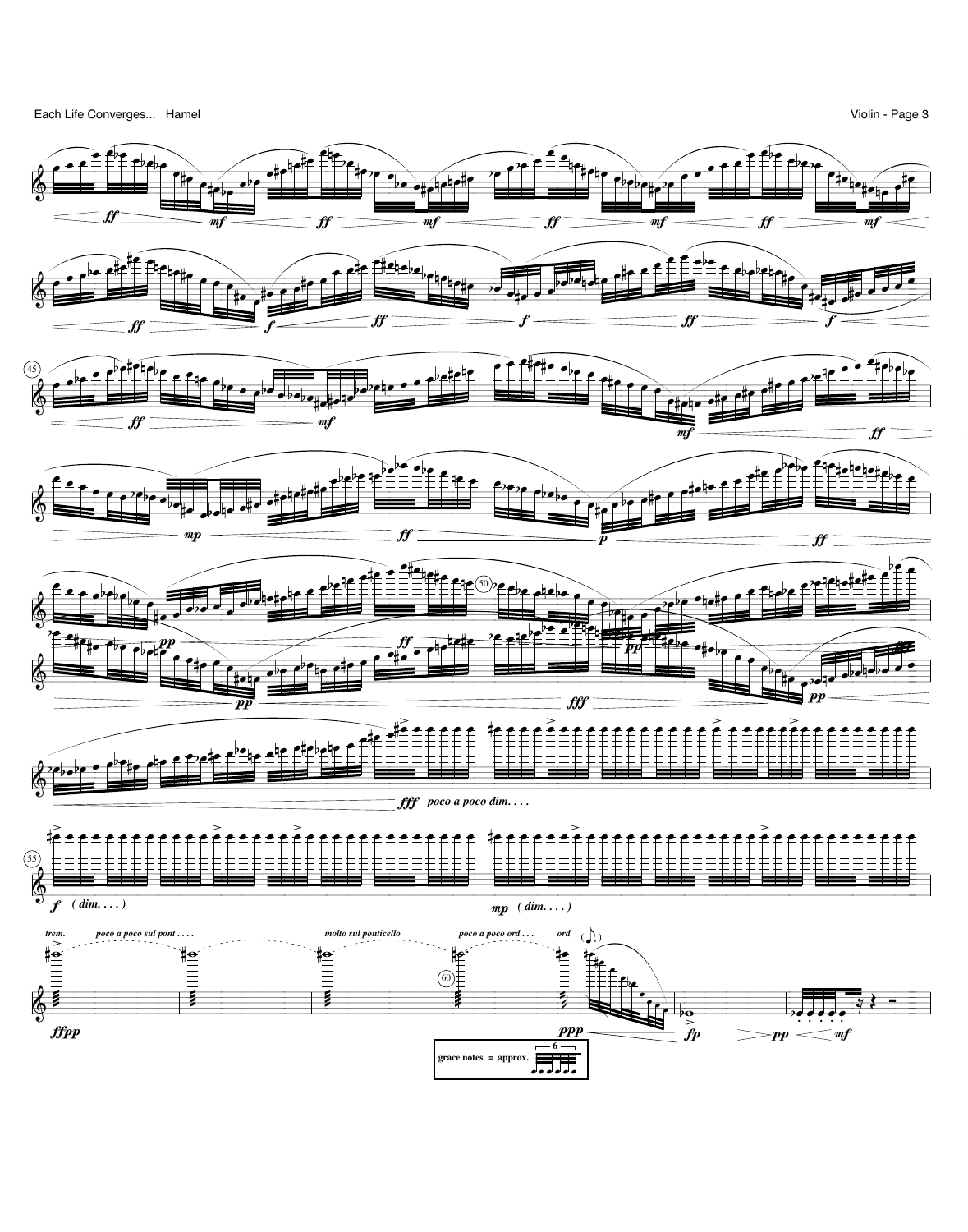









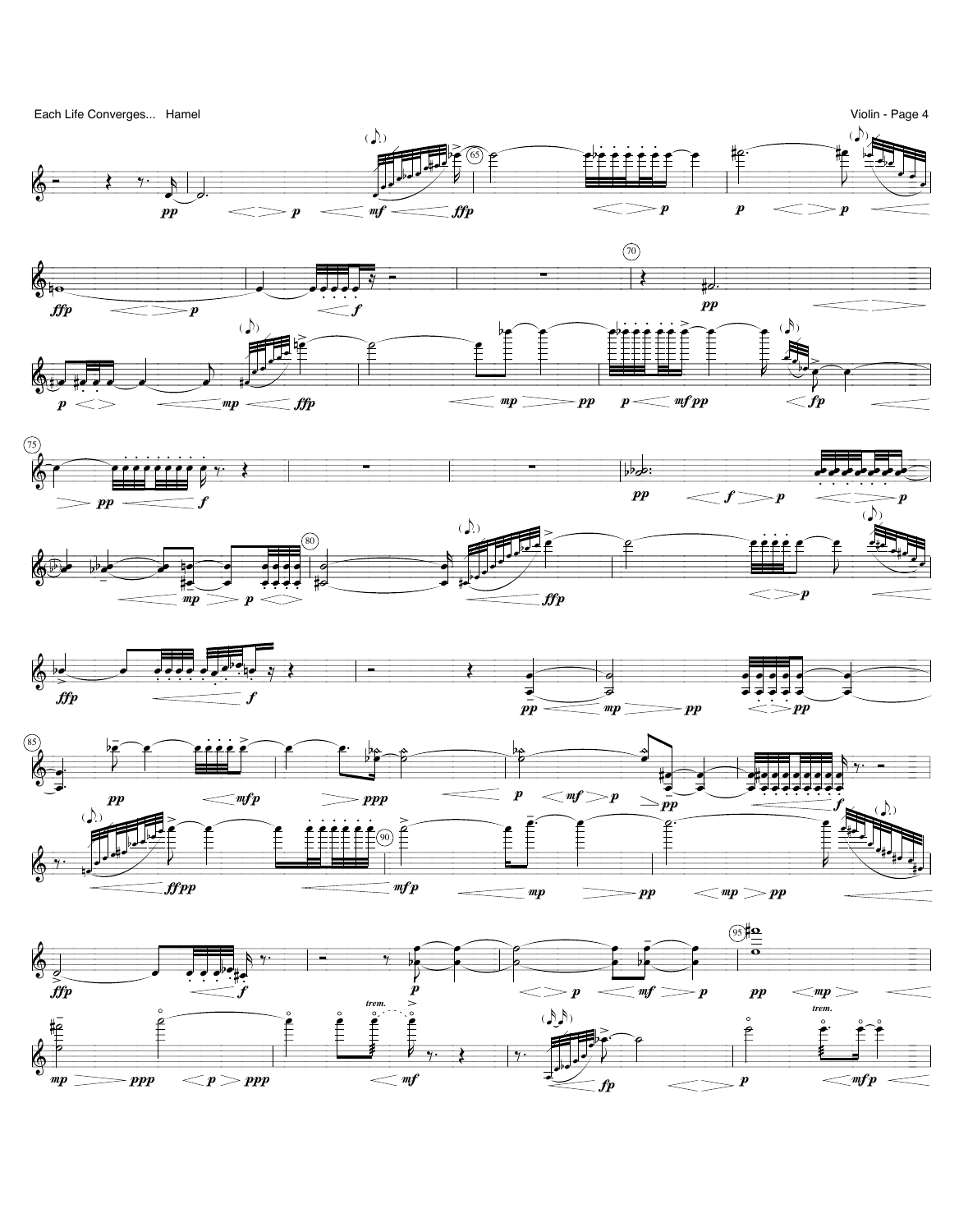